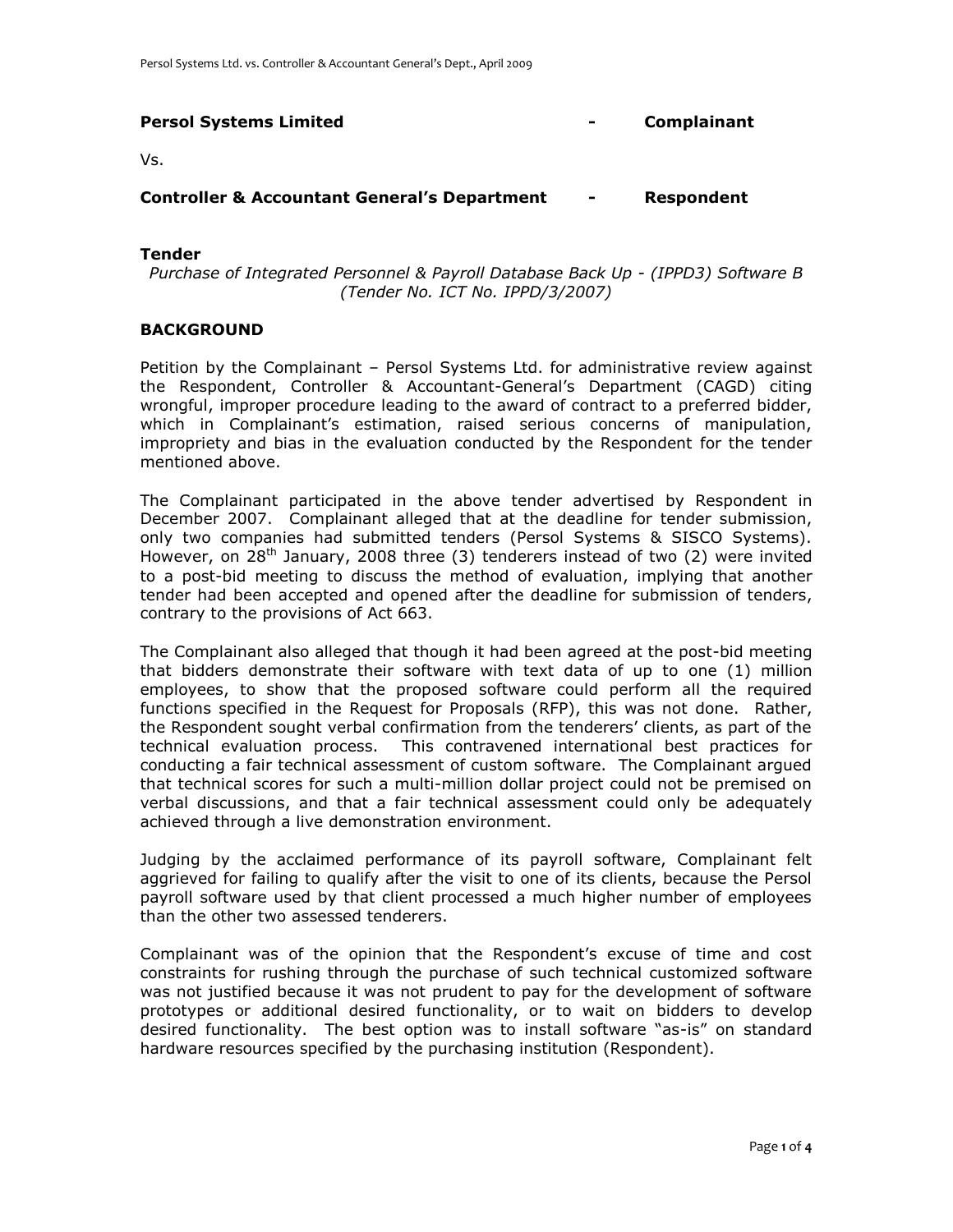The Complainant appealed against the evaluation and requested for re-evaluation based on open live demonstrations by all bidders, to ensure transparency, fair technical assessment and quality based selection.

The Respondent denied Complainant's assertion that live demonstration had been evaluation criteria, contending that live demonstration of the custom software had neither been required under the RFP nor had the latter been amended in accordance with section 4.4 of the General Conditions of Contract to include such evaluation criteria. Respondent therefore challenged Complainant to provide evidence to the contrary.

Respondent further denied the following:-

- i. That technical evaluation had been concluded based on verbal confirmation of tenderers clients;
- ii. That technical evaluation and the award had been made based on the client visits;
- iii. That the Respondent had resorted to wrongful and improper procedure to award the contract to a preferred bidder.

Respondent maintained that references requested of tenderers as part of their tender submission were physically verified through the said client visits. Respondent explained that evaluation had been conducted in two stages – Technical and Financial. Based on which the wining tenderer had been selected, a process that was well documented. Finally, Respondent held that contrary to the Complainant's assertion, the third tenderer (Softribe) had submitted its tender prior to the deadline for tender submission, as evidenced by a copy of the signed Tender Submission Form.

## **ISSUES**

- Whether entities are permitted to open tenders submitted after the submission deadline.
- Whether any evaluation criterion was changed as alleged.
- Whether the complaint merited an order for re-evaluation.

# **APPLICABLE PROVISIONS OF ACT 663**

**Section** 53 (9) - *Submission of Tenders;*  Sections 59 (1) & (2) - *Evaluation of Tender;*  Section 5.9 - *Procurement Manual (September 2007) on Tender Clarifications &*  Section 5.10 of the Procurement Manual (September 2007), *Extension of Tender Closing Date*

#### **CASE DELIBERATION/FINDINGS**

#### **1. Opening of tenders submitted after the submission deadline**

Though the Complainant implied that a  $3<sup>rd</sup>$  tender had been accepted and opened after the deadline for tender submission (contrary to Section 53 (9) of the Public Procurement Act, 2003 (Act 663), the Authority established from documentary evidence, that the  $3<sup>rd</sup>$  tenderer (Softribe) had submitted its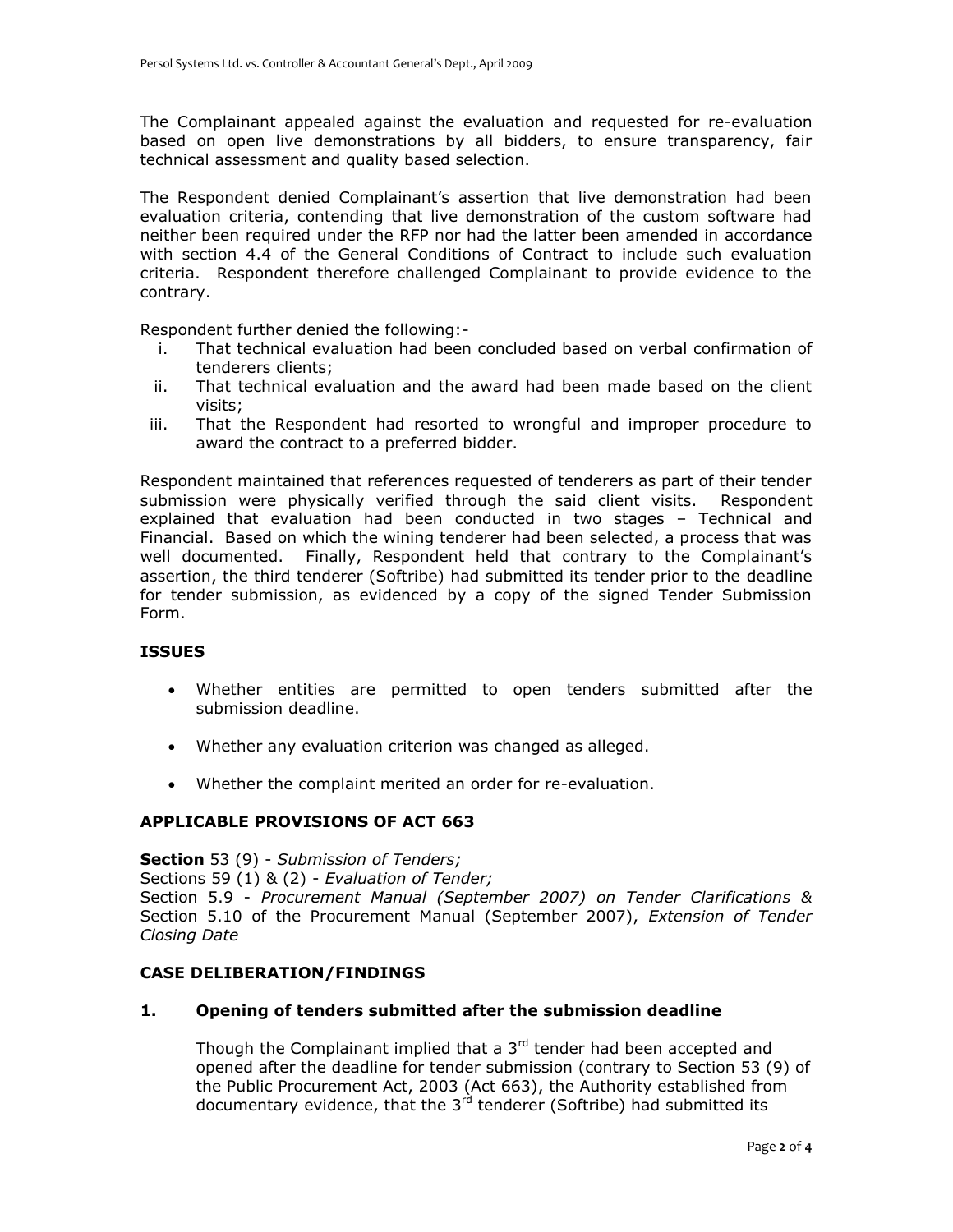tender before the submission deadline, as evidenced by a signed copy of Tender Submission Form. There was no evidence to show that the Complainant raised the issue of late bid submission at the post-bid clarification meeting.

The Authority found that the Respondent did not contravene section 53 (9) of Act 663 because there was no evidence to the contrary.

From documentary evidence submitted by the Respondent, the Authority was convinced that Softribe had submitted its tender before the deadline, proved by the signed copy of tender submission form. The Complainant did not provide any evidence to the contrary.

## **2. Whether any evaluation criteria was changed as alleged by the Complainant**

The Authority was satisfied from the evidence submitted by Respondent that it had not changed the evaluation criteria. The allegation of change of evaluation criterion from 'live demonstration' to 'verbal confirmations' was not substantiated. The tenderers were all present at the post-bid/clarification meeting, including the Complainant who showed no evidence of having lodged this protest. Moreover, issues brought up for clarification do not per se operate to change set evaluation criteria, unless the Purchaser clearly communicates such intention to all tenderers and extends the tender submission date for tenderers to modify their tenders, as necessary (ref. Sections 5.9 '*Tender Clarifications*' & 5.10 '*Extension of Tender Closing Date*' of the PPA Manual - September 2009). Live demonstration was not part of the evaluation criteria stated in the RFP.

Though the Authority noted the Respondent's letter inviting tenderers to a meeting to demonstrate how their software worked, it was of the opinion that this meeting was more contemplated to enhance the evaluation panel's appreciation of each tenderer's product than to effect any change to the set evaluation criteria. It was accordingly noted that under the relevant procurement rules, pre-established criteria that are material to a tender, cannot be changed at evaluation. The Authority was satisfied that the client visits were simply enhanced forms of 'live demonstration' by which the Respondent practically verified functionality and capability of payroll software sold by the tenderers.

A "live demonstration" was not necessary to achieve a fair technical assessment of the Complainant's tender, because apart from being a criterion, other criteria had been set to determine the experience and capacity of tenderers. The RFP contained the criteria for ascertaining a firm's capacity and experience, and visiting a client only adds to this determination. The Respondent rather enhanced its evaluation process by going out to the clients to ascertain functionality, instead of simply relying on "live demonstrations". In line with Complainant's own arguments, "live demonstrations" could easily veer into software prototype development discussions.

The Authority determined that the Complainant could not insist on a "live demonstration" as a prerequisite for the Respondent to purchase the type of custom software it required.